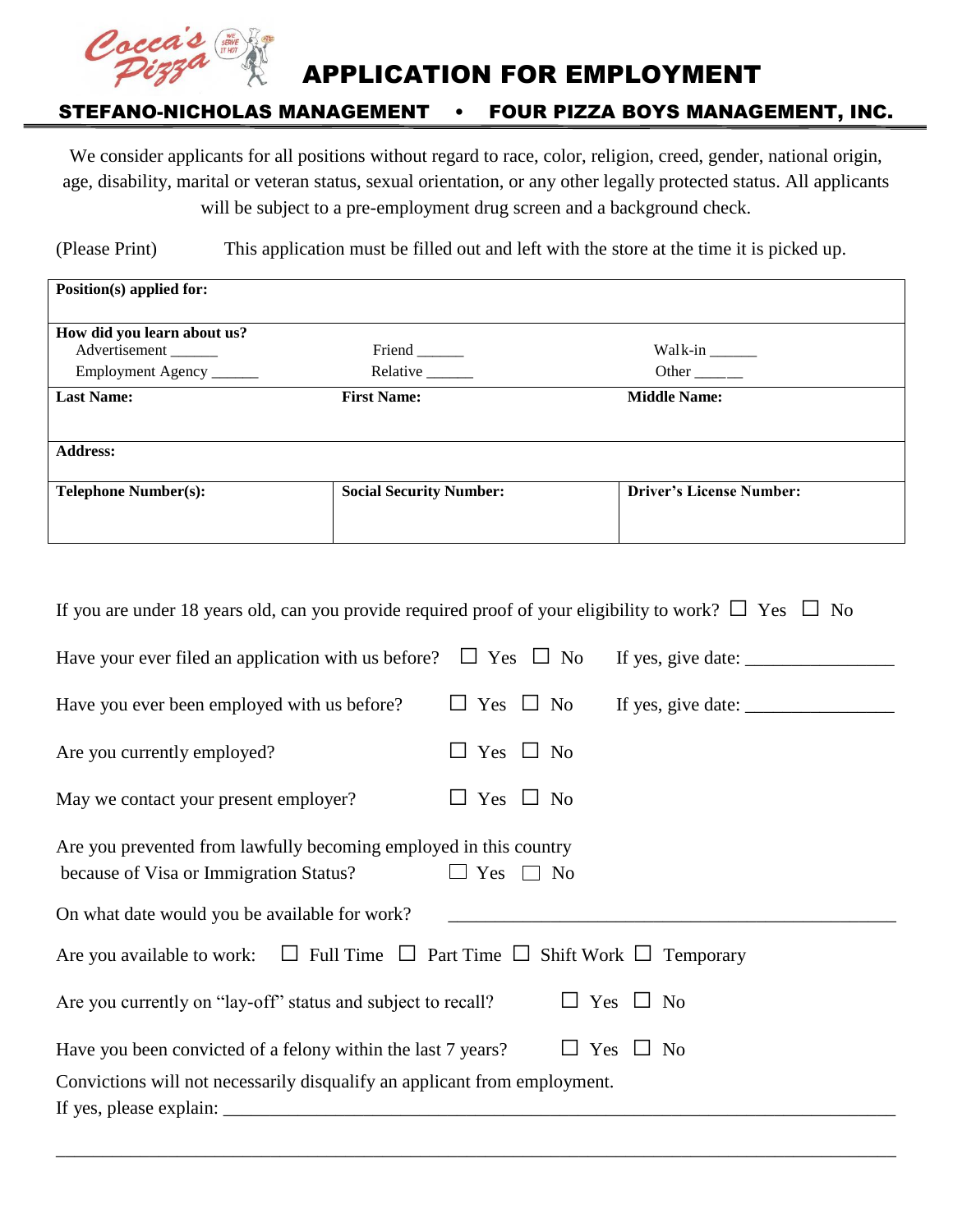# Employment Experience

Start with your present or last job. Include any job-related military service assignments and volunteer activities. You may exclude organizations which indicate race, color, religion, fender, national origin, disabilities or other protected status.

| 1. | <b>Employer:</b>            |             | Date Employed<br><b>To</b><br>From          | <b>Work Performed</b> |  |  |
|----|-----------------------------|-------------|---------------------------------------------|-----------------------|--|--|
|    | <b>Address:</b>             |             |                                             |                       |  |  |
|    | <b>Telephone Number(s):</b> |             | Pay Rate<br>Final<br><b>Starting</b>        |                       |  |  |
|    | <b>Job Title:</b>           | Supervisor: |                                             |                       |  |  |
|    | <b>Reason for leaving:</b>  |             |                                             |                       |  |  |
| 2. | <b>Employer:</b>            |             | <b>Date Employed</b><br>From<br><b>To</b>   | <b>Work Performed</b> |  |  |
|    | <b>Address:</b>             |             |                                             |                       |  |  |
|    | <b>Telephone Number(s):</b> |             | Pay Rate<br><b>Starting</b><br>Final        |                       |  |  |
|    | <b>Job Title:</b>           | Supervisor: |                                             |                       |  |  |
|    | <b>Reason for leaving:</b>  |             |                                             |                       |  |  |
| 3. | <b>Employer:</b>            |             | Date Employed<br>From<br>To                 | <b>Work Performed</b> |  |  |
|    | <b>Address:</b>             |             |                                             |                       |  |  |
|    | <b>Telephone Number(s):</b> |             | Pay Rate<br>Final<br><b>Starting</b>        |                       |  |  |
|    | <b>Job Title:</b>           | Supervisor: |                                             |                       |  |  |
|    | <b>Reason for leaving:</b>  |             |                                             |                       |  |  |
| 4. | <b>Employer:</b>            |             | Date Employed<br>From<br>To                 | <b>Work Performed</b> |  |  |
|    | <b>Address:</b>             |             |                                             |                       |  |  |
|    | <b>Telephone Number(s):</b> |             | <b>Pay Rate</b><br><b>Starting</b><br>Final |                       |  |  |
|    | <b>Job Title:</b>           | Supervisor: |                                             |                       |  |  |
|    | <b>Reason for leaving:</b>  |             |                                             |                       |  |  |
| 5. | <b>Employer:</b>            |             | <b>Date Employed</b><br>From<br><b>To</b>   | <b>Work Performed</b> |  |  |
|    | <b>Address:</b>             |             |                                             |                       |  |  |
|    | <b>Telephone Number(s):</b> |             | Pay Rate<br><b>Starting</b><br><b>Final</b> |                       |  |  |
|    | <b>Job Title:</b>           | Supervisor: |                                             |                       |  |  |
|    | <b>Reason for leaving:</b>  |             |                                             |                       |  |  |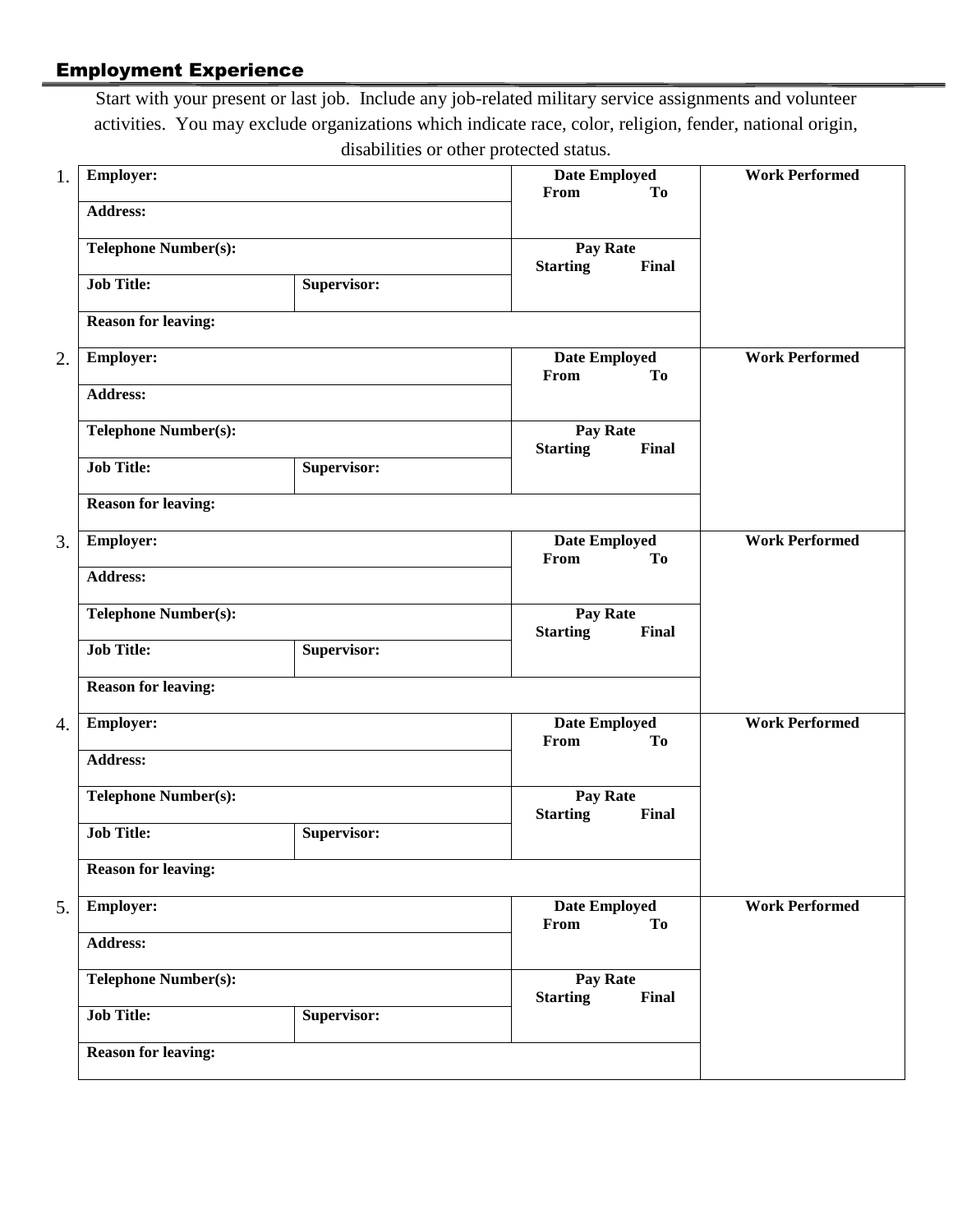#### Education

|                          | <b>Name and Address</b><br>of School | <b>Course of Study</b> | Diploma /<br><b>Degree</b> | <b>Years</b><br>Completed |
|--------------------------|--------------------------------------|------------------------|----------------------------|---------------------------|
| <b>Elementary School</b> |                                      |                        |                            |                           |
|                          |                                      |                        |                            |                           |
| <b>High School</b>       |                                      |                        |                            |                           |
|                          |                                      |                        |                            |                           |
| <b>College</b>           |                                      |                        |                            |                           |
|                          |                                      |                        |                            |                           |
| <b>Vocational</b>        |                                      |                        |                            |                           |
|                          |                                      |                        |                            |                           |
| Other                    |                                      |                        |                            |                           |
|                          |                                      |                        |                            |                           |

## Availability

Some of our locations are open 7:00A.M. TILL 1:00A.M. Please complete the chart below with your day by day availability. If at any time your availability changes and cannot meet the needs of the business you may be dismissed from your position.

|                | <b>Sunday</b> | <b>Monday</b> | <b>Tuesday</b> | Wednesday | <b>Thursday</b> | Friday | <b>Saturday</b> |
|----------------|---------------|---------------|----------------|-----------|-----------------|--------|-----------------|
| <b>From</b>    |               |               |                |           |                 |        |                 |
|                |               |               |                |           |                 |        |                 |
| T <sub>0</sub> |               |               |                |           |                 |        |                 |
|                |               |               |                |           |                 |        |                 |

Describe any special skills you have. \_\_\_\_\_\_\_\_\_\_\_\_\_\_\_\_\_\_\_\_\_\_\_\_\_\_\_\_\_\_\_\_\_\_\_\_\_\_\_\_\_\_\_\_\_\_\_\_\_\_\_\_\_\_\_\_\_\_\_

| Are there any physical or mental restrictions that would prevent you from |                        |
|---------------------------------------------------------------------------|------------------------|
| Completing task associated with the position you are applying for?        | $\vert$ Yes $\vert$ No |
| Can you lift up 50lbs.?                                                   | $\Box$ Yes $\Box$ No   |

\_\_\_\_\_\_\_\_\_\_\_\_\_\_\_\_\_\_\_\_\_\_\_\_\_\_\_\_\_\_\_\_\_\_\_\_\_\_\_\_\_\_\_\_\_\_\_\_\_\_\_\_\_\_\_\_\_\_\_\_\_\_\_\_\_\_\_\_\_\_\_\_\_\_\_\_\_\_\_\_\_\_\_\_\_\_\_\_\_

\_\_\_\_\_\_\_\_\_\_\_\_\_\_\_\_\_\_\_\_\_\_\_\_\_\_\_\_\_\_\_\_\_\_\_\_\_\_\_\_\_\_\_\_\_\_\_\_\_\_\_\_\_\_\_\_\_\_\_\_\_\_\_\_\_\_\_\_\_\_\_\_\_\_\_\_\_\_\_\_\_\_\_\_\_\_\_\_\_

#### **References**

| <b>Name</b> | Company | <b>Phone</b> | <b>Title</b> | <b>Years Known</b> |
|-------------|---------|--------------|--------------|--------------------|
|             |         |              |              |                    |
|             |         |              |              |                    |
|             |         |              |              |                    |
|             |         |              |              |                    |
|             |         |              |              |                    |